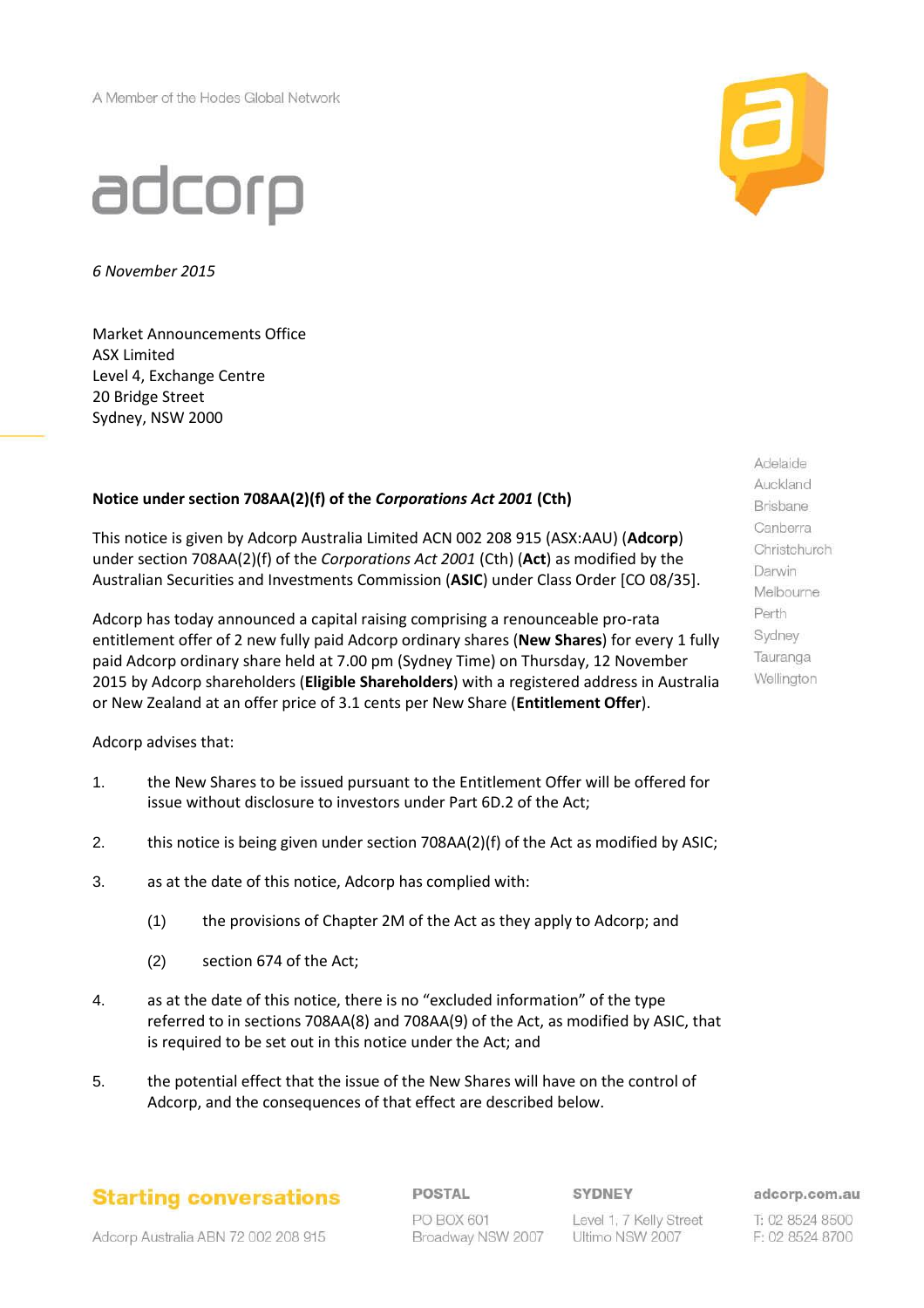

## **Summary of potential control effect of the issue of the New Shares on Adcorp**

The potential effect that the issue of the New Shares pursuant to the Entitlement Offer will have on the control of Adcorp, and the consequences of that effect, will depend on a number of factors.

As announced, Adcorp is proposing to enter into an underwriting agreement with an entity controlled by Mr Ian Rodwell, the founder and chairman of Adcorp. It is proposed that this entity will fully underwrite the Entitlement Offer. Mr Rodwell's shareholding in Adcorp is held through a number of entities associated with him (**Rodwell Associates**).

The voting power of the Rodwell Associates in Adcorp as at the date of this notice is approximately 37.9%.

Mr Rodwell has advised the Adcorp Board that the Rodwell Associates will take up all of their entitlements under the Entitlement Offer.

The potential control effect of the issue of the New Shares on Adcorp will depend on a number of factors including the extent to which Eligible Shareholders participate in the Entitlement Offer including the Shortfall facility and the identity of those Eligible Shareholders. Shareholders are entitled to participate in the shortfall facility up to an amount equivalent to their participation in the rights issue.

It is not presently possible for the Directors of Adcorp to predict the final level of subscription and shortfall under the Entitlement Offer.

If all Eligible Shareholders take up their full entitlements, there would be no significant effect on the control of Adcorp and, as such, Adcorp would not expect any material consequences to flow from that as the Entitlement Offer is being made on a pro-rata basis.

If Eligible Shareholders do not take up their full entitlements under the Entitlement Offer, then their interests will be diluted. The proportional interests of shareholders who are not Eligible Shareholders will be diluted because they will not be entitled to participate in the Entitlement Offer.

|                                                      | <b>Holdings as</b><br>at Record<br>Date | Approximate<br>% at Record<br>Date | <b>Entitlements</b><br>under the<br><b>Entitlement</b><br>Offer | <b>Holdings if</b><br>taken up | Approximate %<br>entitlement not following allotment<br>of New Shares                   |
|------------------------------------------------------|-----------------------------------------|------------------------------------|-----------------------------------------------------------------|--------------------------------|-----------------------------------------------------------------------------------------|
| <b>Shareholder 1</b>                                 | 5,000,000                               | 8.24%                              | 10,000,000                                                      | 5,000,000                      | 2.75%                                                                                   |
| <b>Shareholder 2</b>                                 | 1,000,000                               | 1.65%                              | 2,000,000                                                       | 1,000,000                      | 0.55%                                                                                   |
| <b>Shareholder 3</b>                                 | 500,000                                 | 0.82%                              | 1,000,000                                                       | 500,000                        | 0.27%                                                                                   |
|                                                      |                                         |                                    |                                                                 |                                |                                                                                         |
| Rodwell Associates in Adcorp is approximately 37.9%. |                                         |                                    |                                                                 |                                | The minimum potential voting power, immediately following the Entitlement Offer, of the |

The following are examples of how dilution may impact shareholders, if they decide not to participate in the Entitlement Offer: